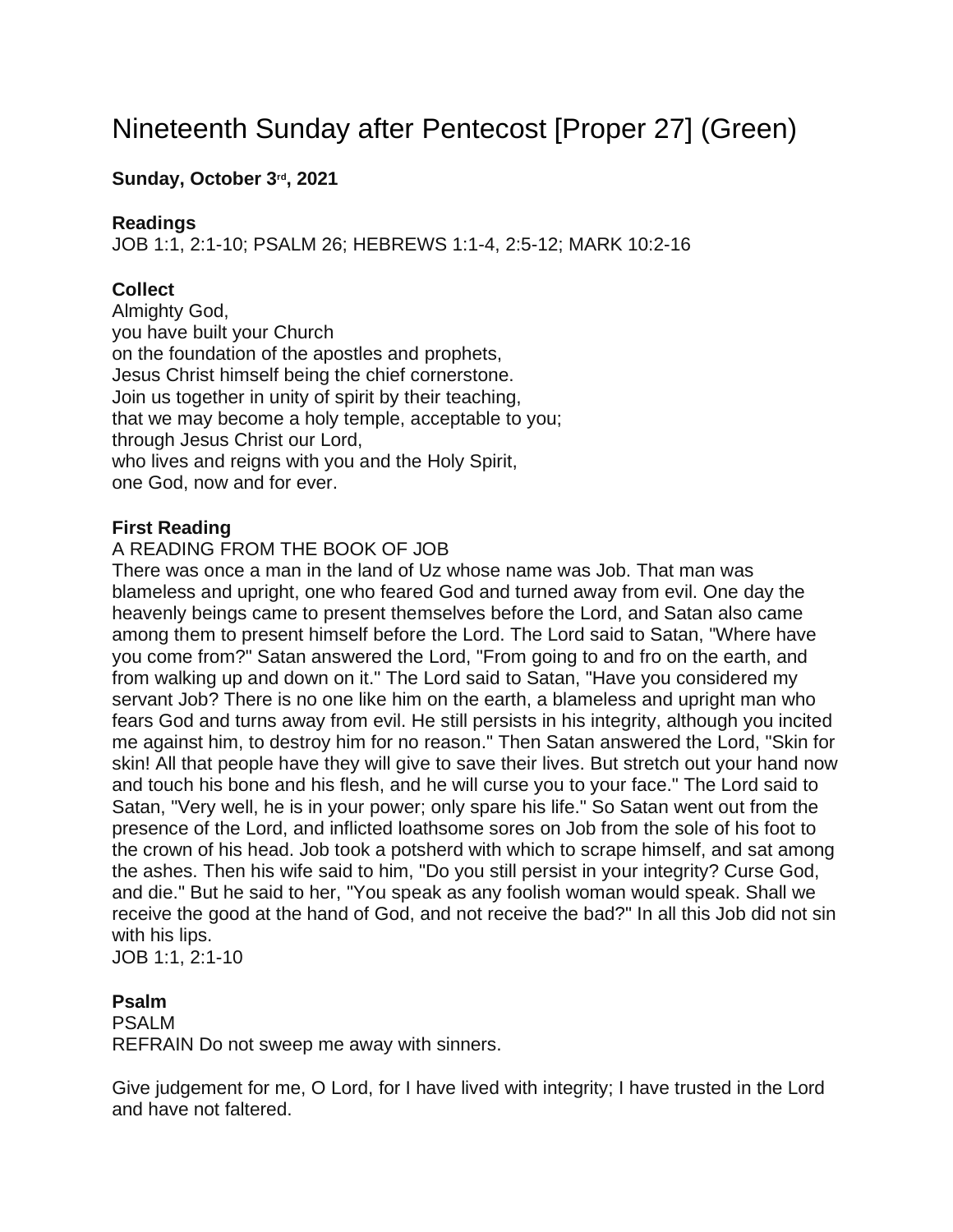Test me, O Lord, and try me; examine my heart and my mind.

For your love is before my eyes; I have walked faithfully with you. R

I have not sat with the worthless, nor do I consort with the deceitful.

I have hated the company of evildoers; I will not sit down with the wicked. R

I will wash my hands in innocence, O Lord, that I may go in procession round your altar,

Singing aloud a song of thanksgiving and recounting all your wonderful deeds.

Lord, I love the house in which you dwell and the place where your glory abides. R

Do not sweep me away with sinners, nor my life with those who thirst for blood,

Whose hands are full of evil plots, and their right hand full of bribes.

As for me, I will live with integrity; redeem me, O Lord, and have pity on me. My foot stands on level ground; in the full assembly I will bless the Lord. PSALM 26

#### **Second Reading**

## A READING FROM THE LETTER TO THE HEBREWS

Long ago God spoke to our ancestors in many and various ways by the prophets, but in these last days he has spoken to us by a Son, whom he appointed heir of all things, through whom he also created the worlds. He is the reflection of God's glory and the exact imprint of God's very being, and he sustains all things by his powerful word. When he had made purification for sins, he sat down at the right hand of the Majesty on high, having become as much superior to angels as the name he has inherited is more excellent than theirs. Now God did not subject the coming world, about which we are speaking, to angels. But someone has testified somewhere, "What are human beings that you are mindful of them, or mortals, that you care for them? You have made them for a little while lower than the angels; you have crowned them with glory and honour, subjecting all things under their feet." Now in subjecting all things to them, God left nothing outside their control. As it is, we do not yet see everything in subjection to them, but we do see Jesus, who for a little while was made lower than the angels, now crowned with glory and honour because of the suffering of death, so that by the grace of God he might taste death for everyone. It was fitting that God, for whom and through whom all things exist, in bringing many children to glory, should make the pioneer of their salvation perfect through sufferings. For the one who sanctifies and those who are sanctified all have one Father. For this reason Jesus is not ashamed to call them brothers and sisters, saying, "I will proclaim your name to my brothers and sisters, in the midst of the congregation I will praise you."

HEBREWS 1:1-4, 2:5-12